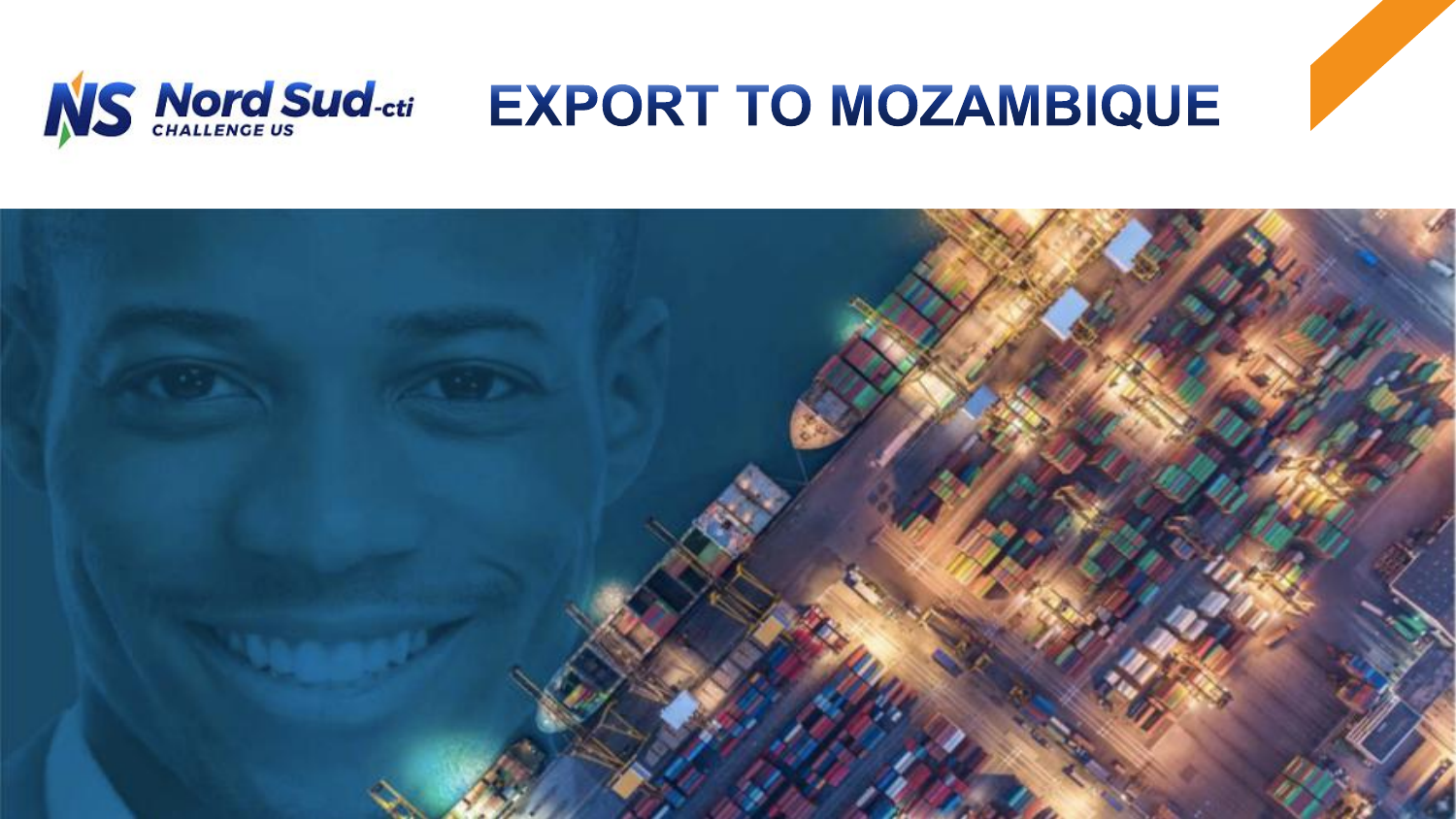# **Country profile**

- § **Land mass:** 786,380 km²
- **Population:** 26,424 000 inhabitants
- § **Urban Population:** 32 %
- § **Life expectancy:** 53,3
- § **Religions:** Christianity, Islam, Animism
- § **Main ethnic groups:** Makua, Tonga, Chokwe, Manyika, and Sau
- § **Literacy:** 58,8 %
- § **Inflation:** 10,1 %
- **Main export:** aluminum, coal, bulk electricity, lumber, cotton, prawns, cashews, sugar, citrus
- § **FDI:** 37,4 % of GDP



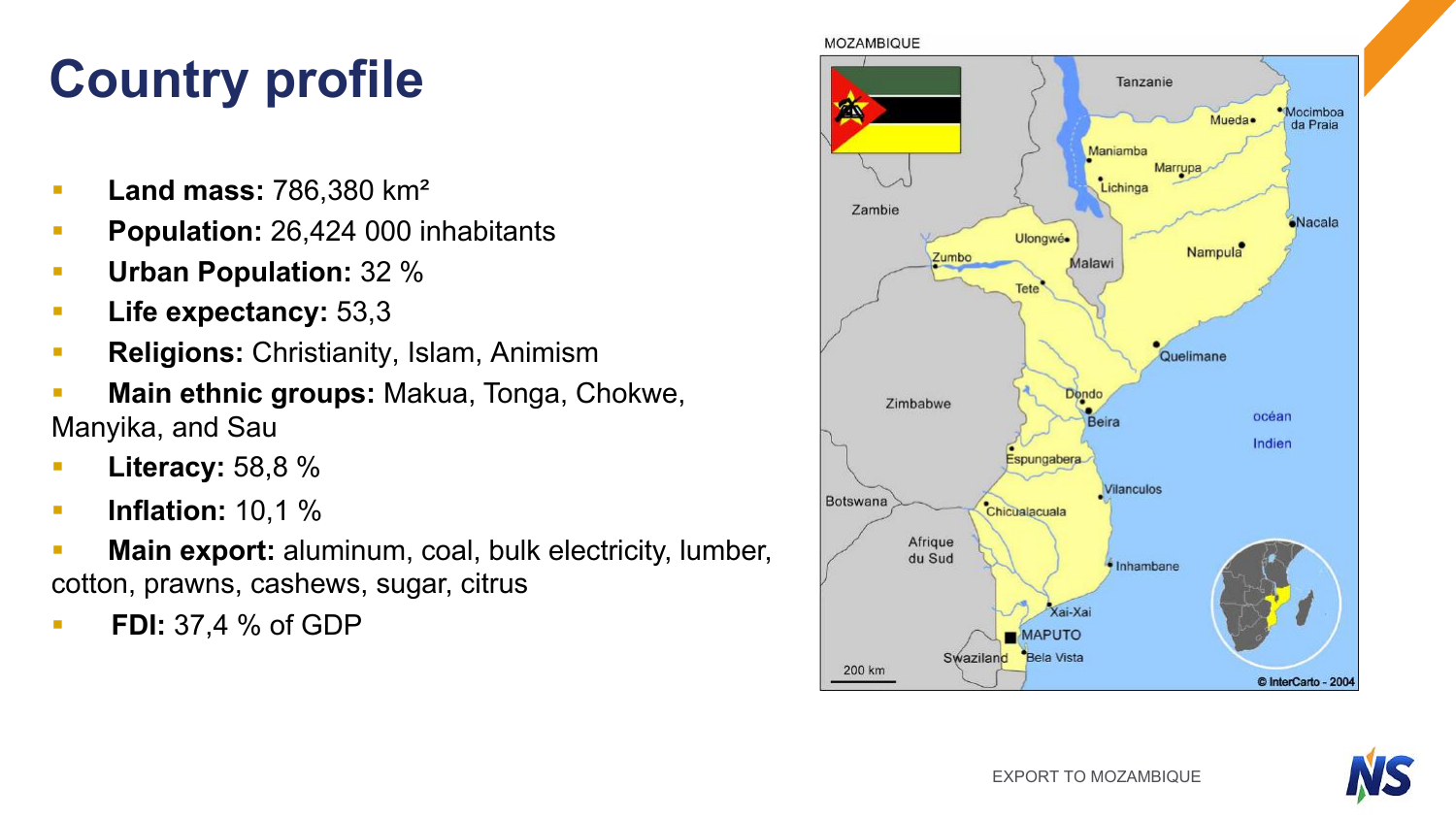# | **COUNTRY PROFILE** | MOZAMBIQUE



| <b>MAIN FIGURES 2017</b>     |                                        |                                  |                                                                     |                                       |  |
|------------------------------|----------------------------------------|----------------------------------|---------------------------------------------------------------------|---------------------------------------|--|
|                              |                                        |                                  | $0 - 0 - 0$                                                         | <u>  tt</u>                           |  |
| <b>EXPORT</b><br>61<br>Tons  | <b>EXPORT</b><br>2,000<br><b>TEUs</b>  | <b>EXPORT</b><br>10,000<br>Tons  | <b>EXPORT</b><br>150<br><b>TEUs</b>                                 | <b>EXPORT</b><br>40,000<br><b>SQM</b> |  |
| <b>IMPORT</b><br>425<br>Tons | <b>IMPORT</b><br>11,750<br><b>TEUs</b> | <b>IMPORT</b><br>150,000<br>Tons | <b>IMPORT</b><br>1,150<br><b>TEUs</b><br>(Cross Border<br>Trucking) | <b>IMPORT</b><br>45,000<br><b>SQM</b> |  |
|                              |                                        |                                  |                                                                     |                                       |  |

#### **INDUSTRY EXPERTISE**

Customs Clearance (Local & Transit) Logistics (Air, road, rail, sea) **Warehousing** Shipping Line Agency (PIL) Worldwide Door to Door Logistics Project handling & Management Local Distribution

**Head Office Maputo**

**Manica Beira**

**Vilanculos**

**Tete Nacala Nampula**



**Pemba**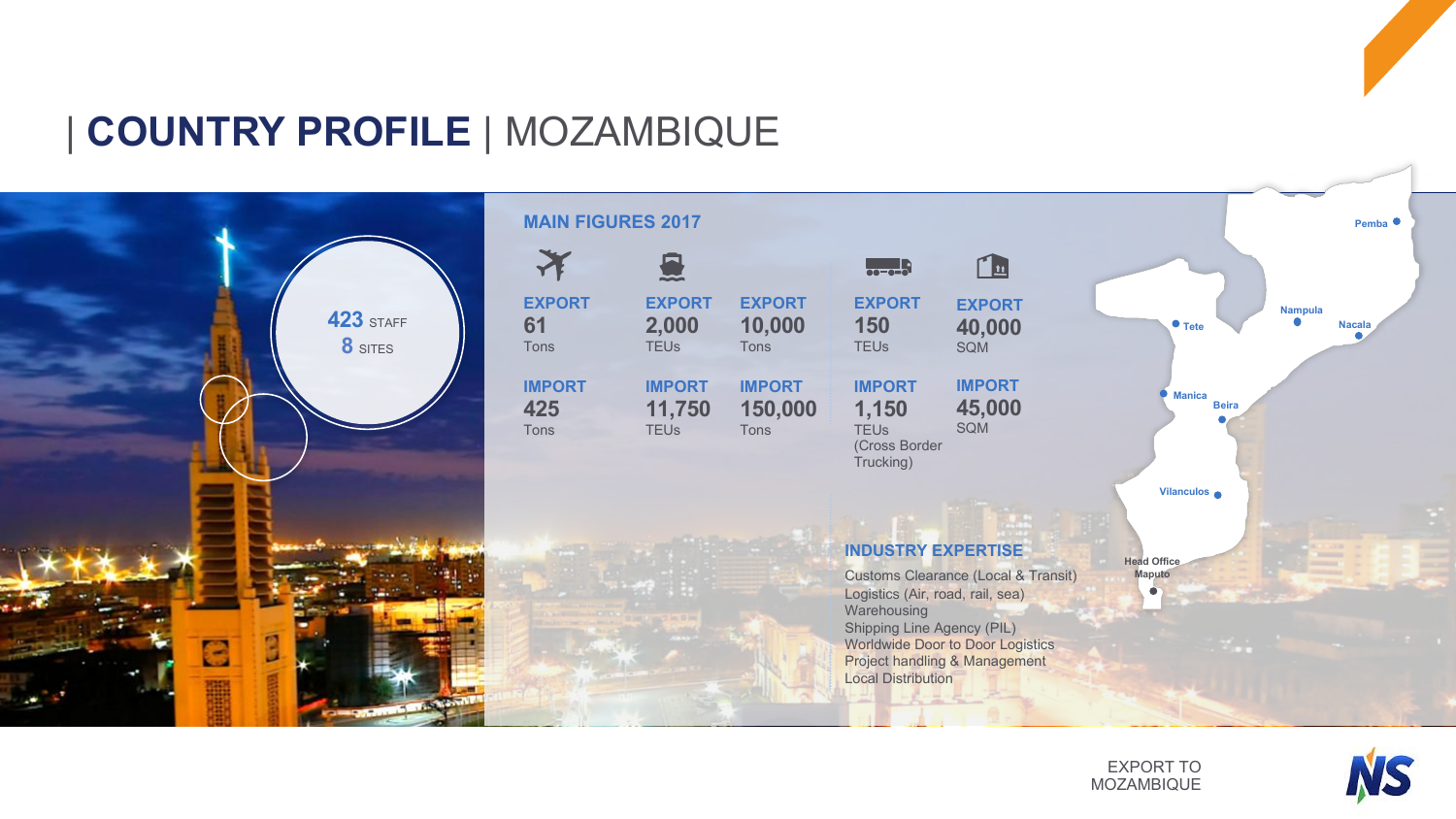# **Main products**

EXPORTED IN MOZAMBIQUE FROM TOP 10 COUNTRIES IN THE WORLD



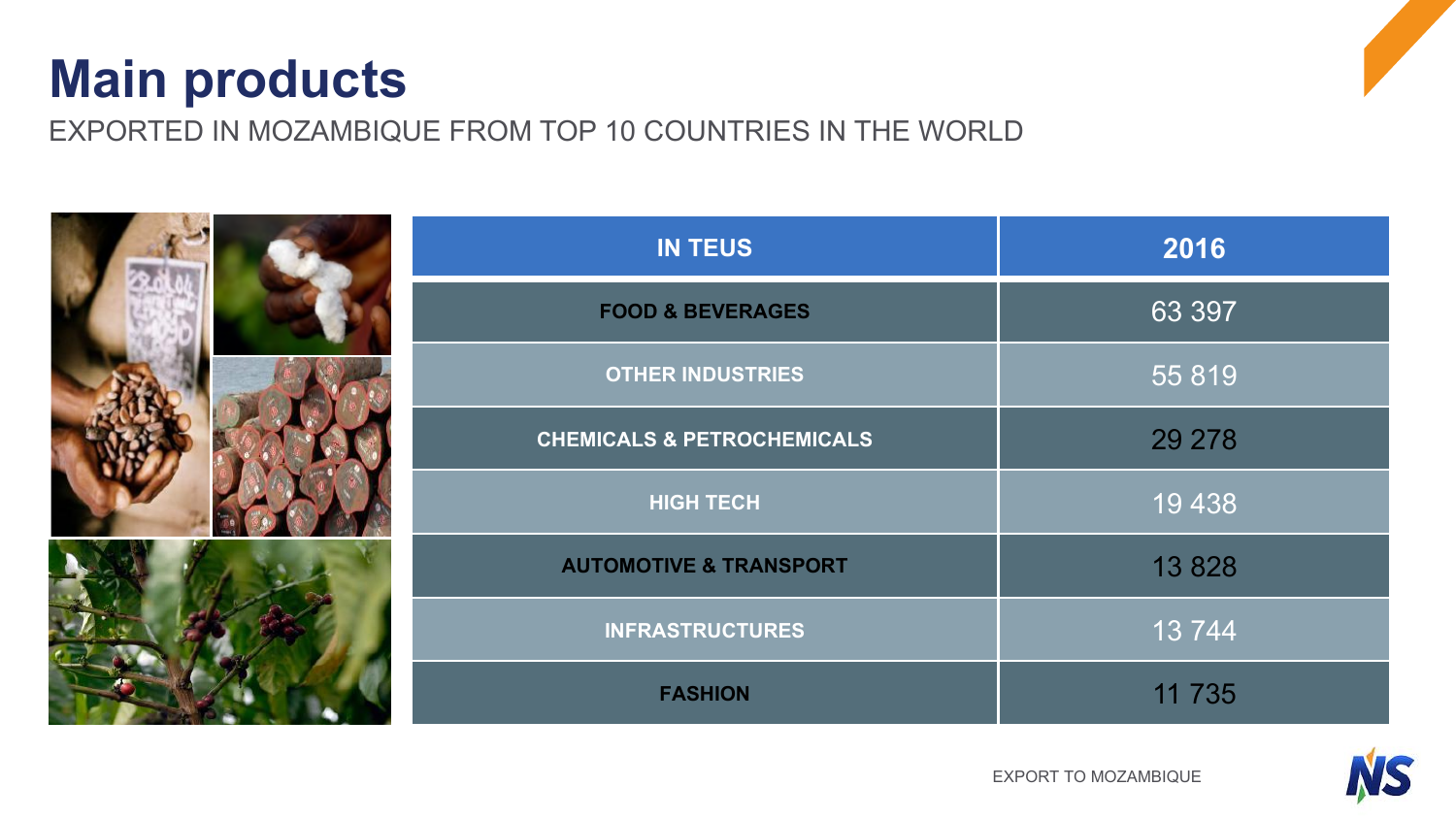# **REQUIRED DOCUMENTS Customs Process**

### **A/ FOR IMPORTS:**

- Bill of lading (B/L) 2 originals
- Packing list 1 original
- Import license (emitted by the Ministry of Industry and Trade)

### **B/ FOR EXPORTS:**

- Packing list 1 original
- Shipper export license
- Origin certificate
- Bill of lading (B/L)

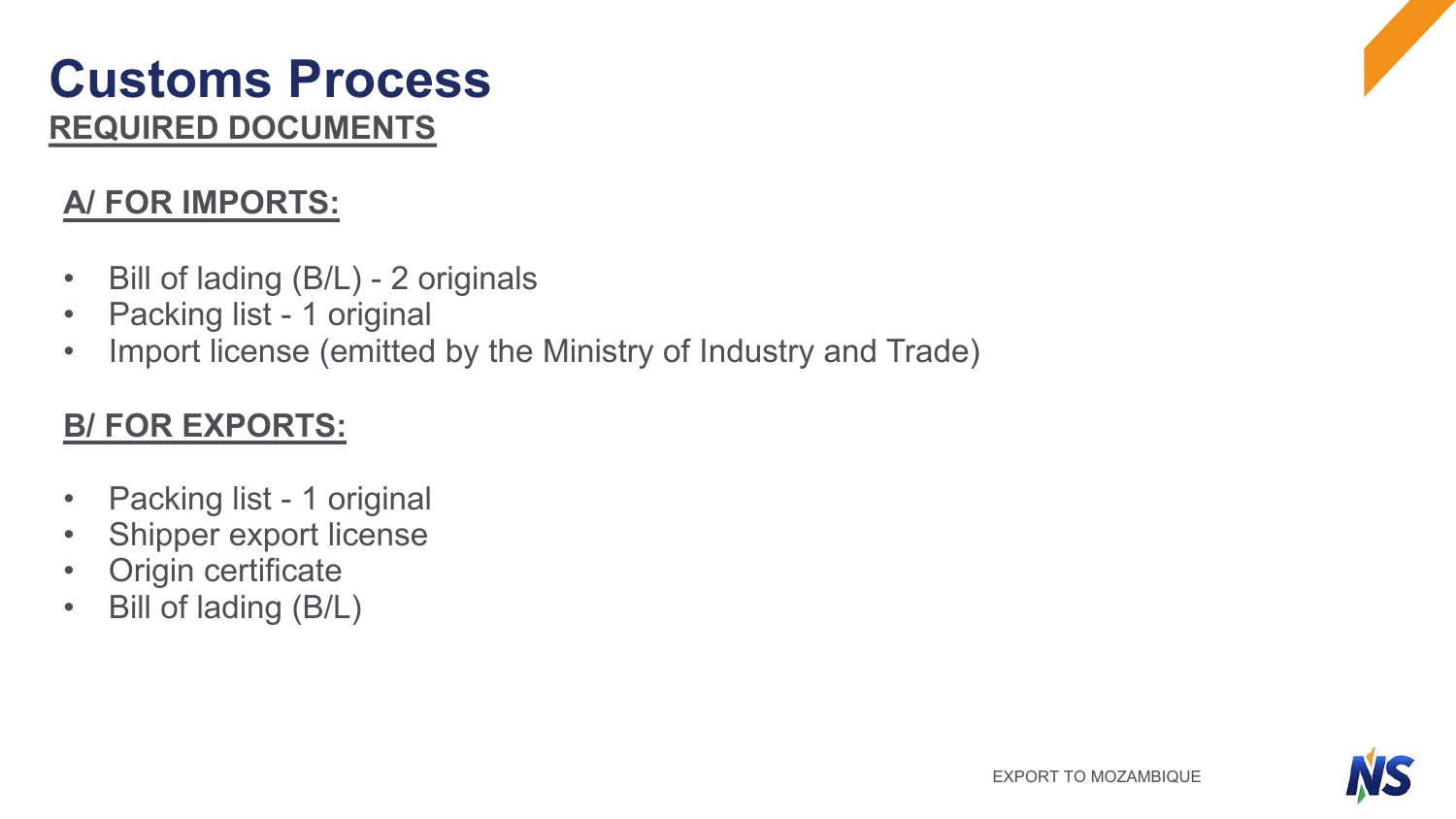# **C/ SPECIFIC DOCUMENTS:**

### **For second-hand vehicles:**

- 
- Origin certificate of cancellation The commercial invoice must contain the following details: Value of the car; Year of manufacture; Engine number; Engine capacity; Chassis number; Color

### **For agricultural products:**

- Phyto-sanitary certificate Fumigation certificate
- 

## **For pre-shipment inspection in case of:**

- second hand vehicles and equipment
- 
- 
- vegetable oils detergents some electro-domestic devices and chemicals

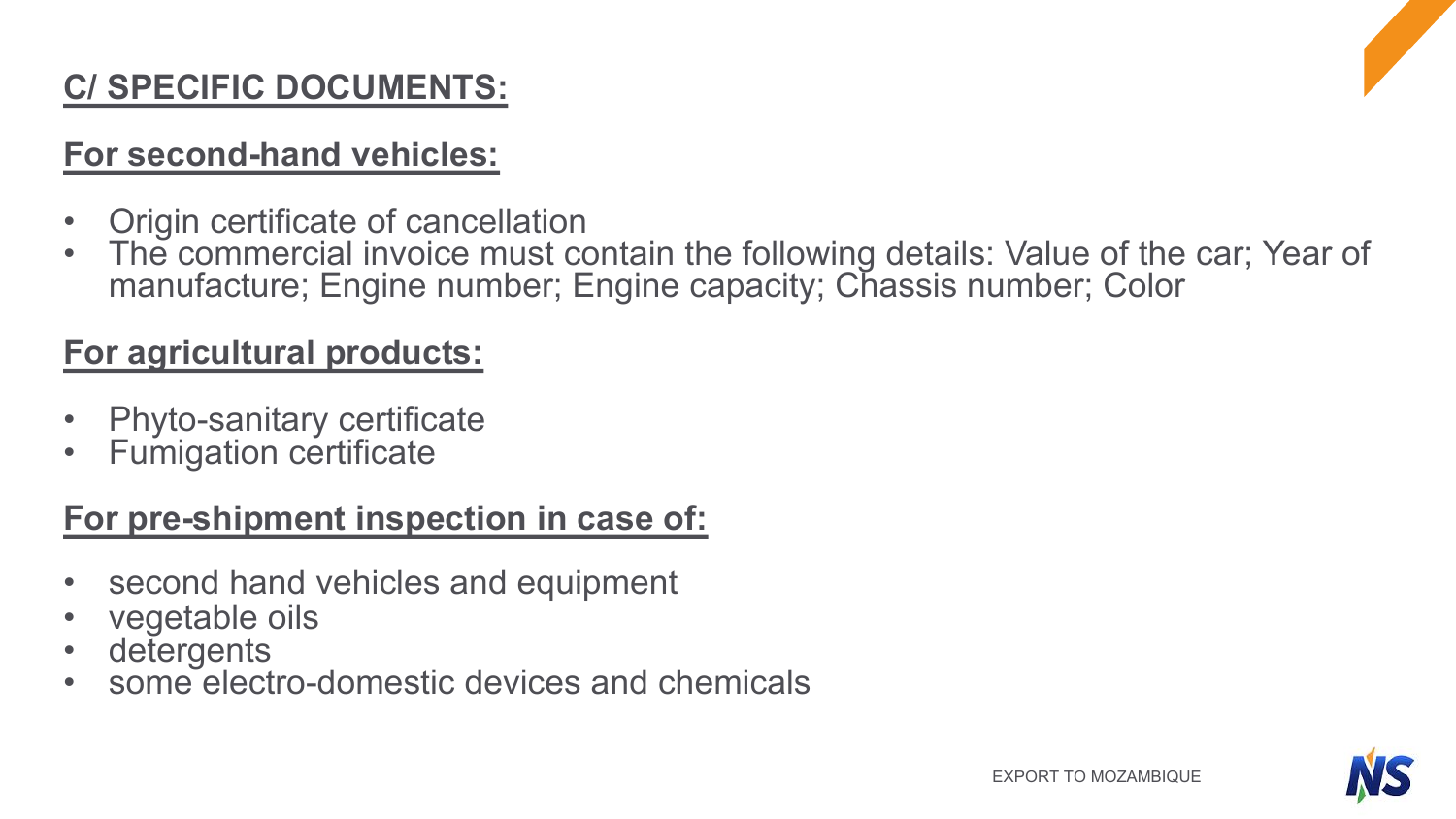# **Customs Procedure A/ PRE-SHIPMENT INSPECTION:**



- If goods appear on the "Positive list" arriving in Mozambique without inspection, then the importer will have to submit to INTERTEK Mozambique a request for a destination inspection, pay for the full costs of PSI as well as will incur an additional penalty of 10% of the assessed CIF value of the goods. Repeated calls for destination inspections may result in cancellation of an importer's license.
- Importers are required to complete a Pre-Advice Form (PAF) for all imports subject to inspection. Upon receipt of the PAF from the Importer, INTERTEK will contact the Exporter and arrange inspection in the country of supply through their overseas network of offices. Upon satisfactory findings, INTERTEK will issue a Documento Unico Simplificado (DU) to the Importer.
- Goods requiring pre-shipment inspection include second hand vehicles and equipment.

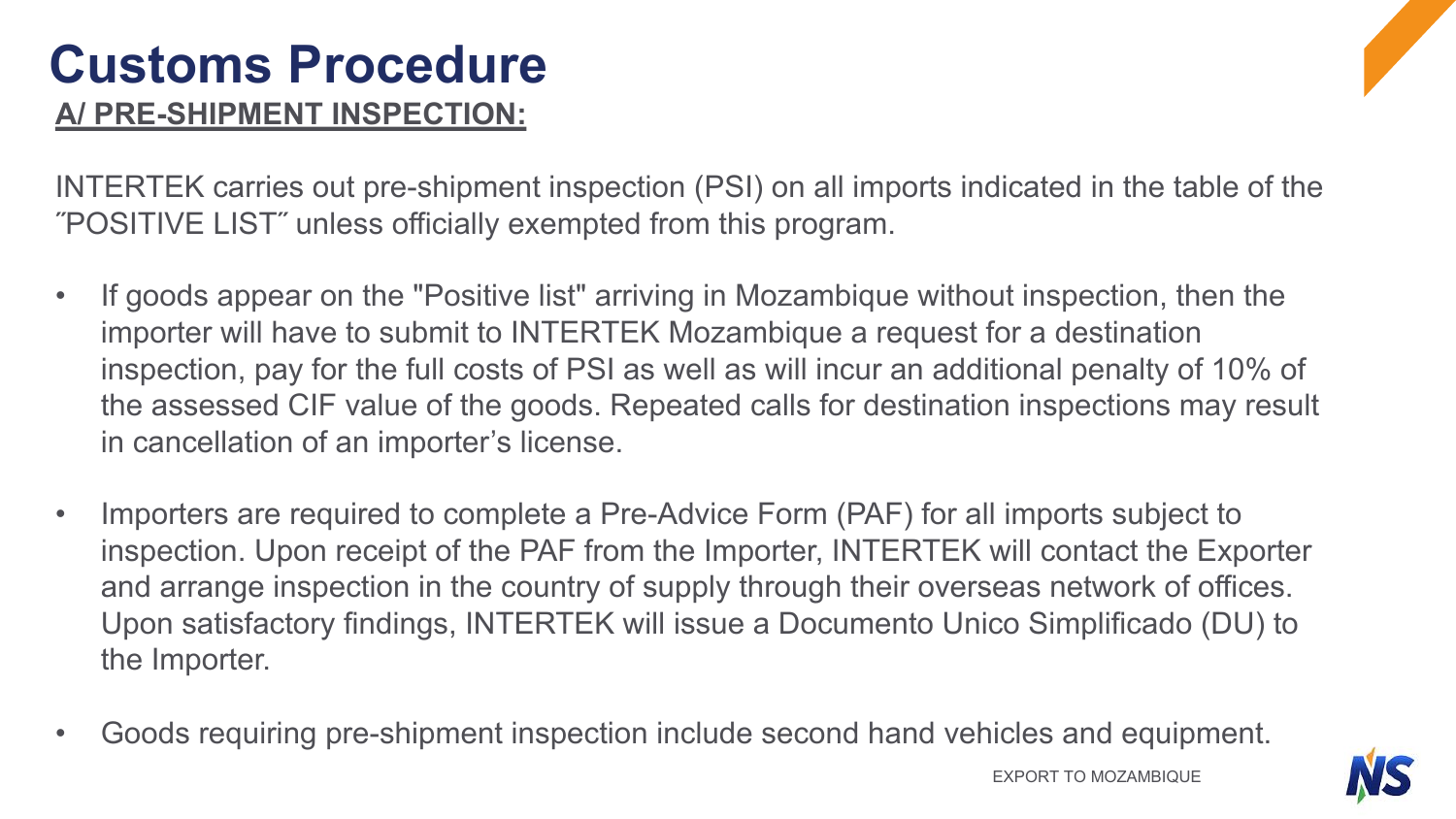# **B/ IMPORT CUSTOMS PROCEDURE:**

#### **Permanent Import**

The import procedures in Mozambique are based according to each import process term:

- Overseas shipments
- Overland shipments
- Air Freight consignments
- Rail shipments

### **Temporary Import**

Goods to be imported under temporary import status must initiate with Business registration in Mozambique and get an Import License followed by a Temporary Import License.

### **Customs clearance duration:** 7 days minimum

EXPORT TO MOZAMBIQUE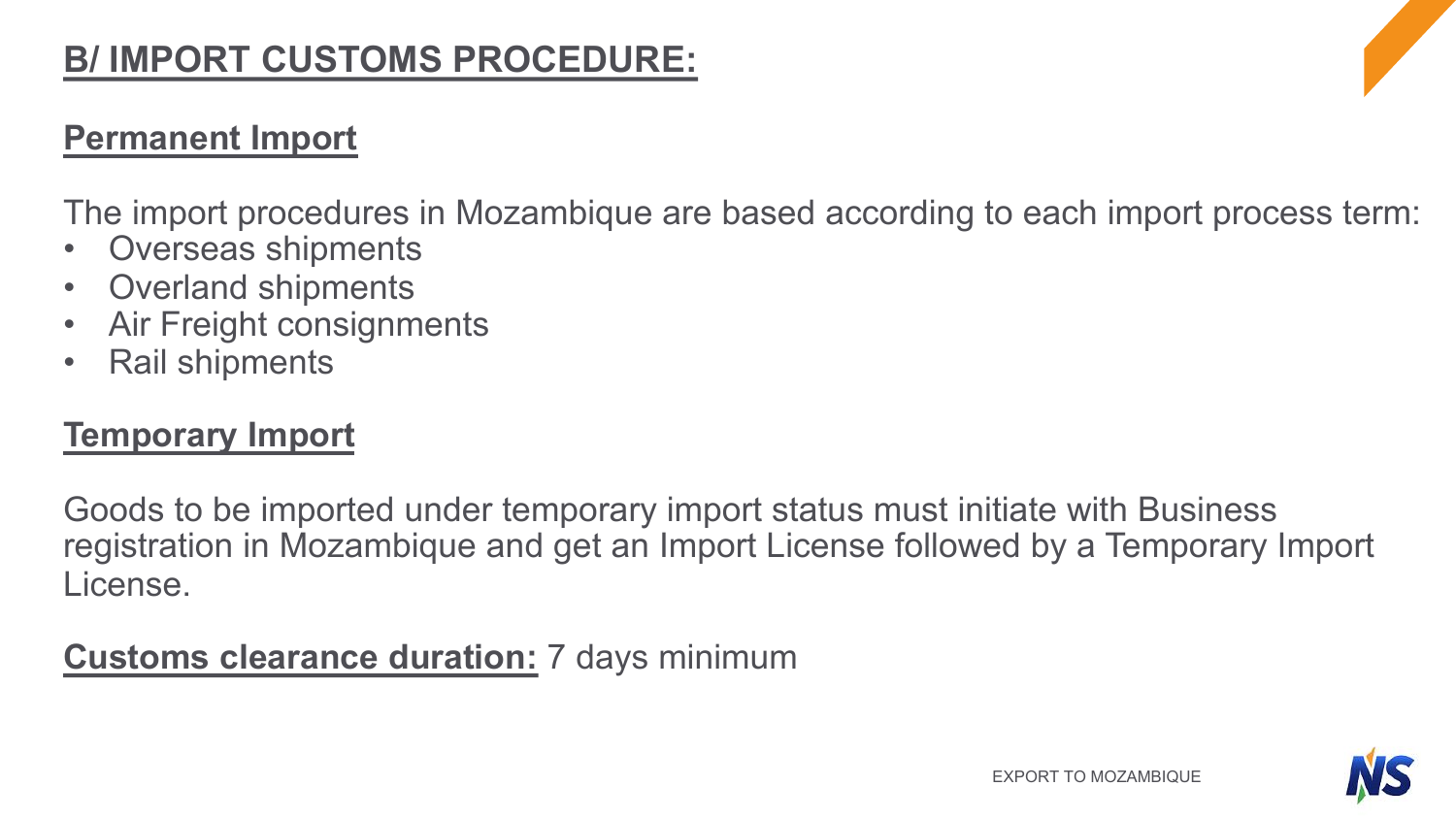### **C/ EXPORT CUSTOMS PROCEDURE:**

- The export process initiate with the business office registration in Mozambique.<br>• Afterwards the newly opened company request for export license to the Ministry of
- 
- Industry and Trade.<br>
 Business registration takes between 1 to 6 months depending on the complexity of the<br>
venture. On the other side the license takes maximum of 14 days to be granted.
- Once the exporter has the office registered and export license the certificate of origin of the product to be exported must be requested trough the Chamber of Commerce. This document will be granted on a period ranging from few hours to 1 day.
- Thereafter in case goods appear on Mozambican Positive List (Regulated Goods), a request to INTERTEK is made to effect the pre-shipment inspection. A payment confirmation is mandatory for customs clearance proposes.

This may be in either 3 forms below:

- 
- Payment Made Through Letters Of Credit Payment Made Through Transfer (Remittance Export Document) Payment Done On Cash Payment Order
- 

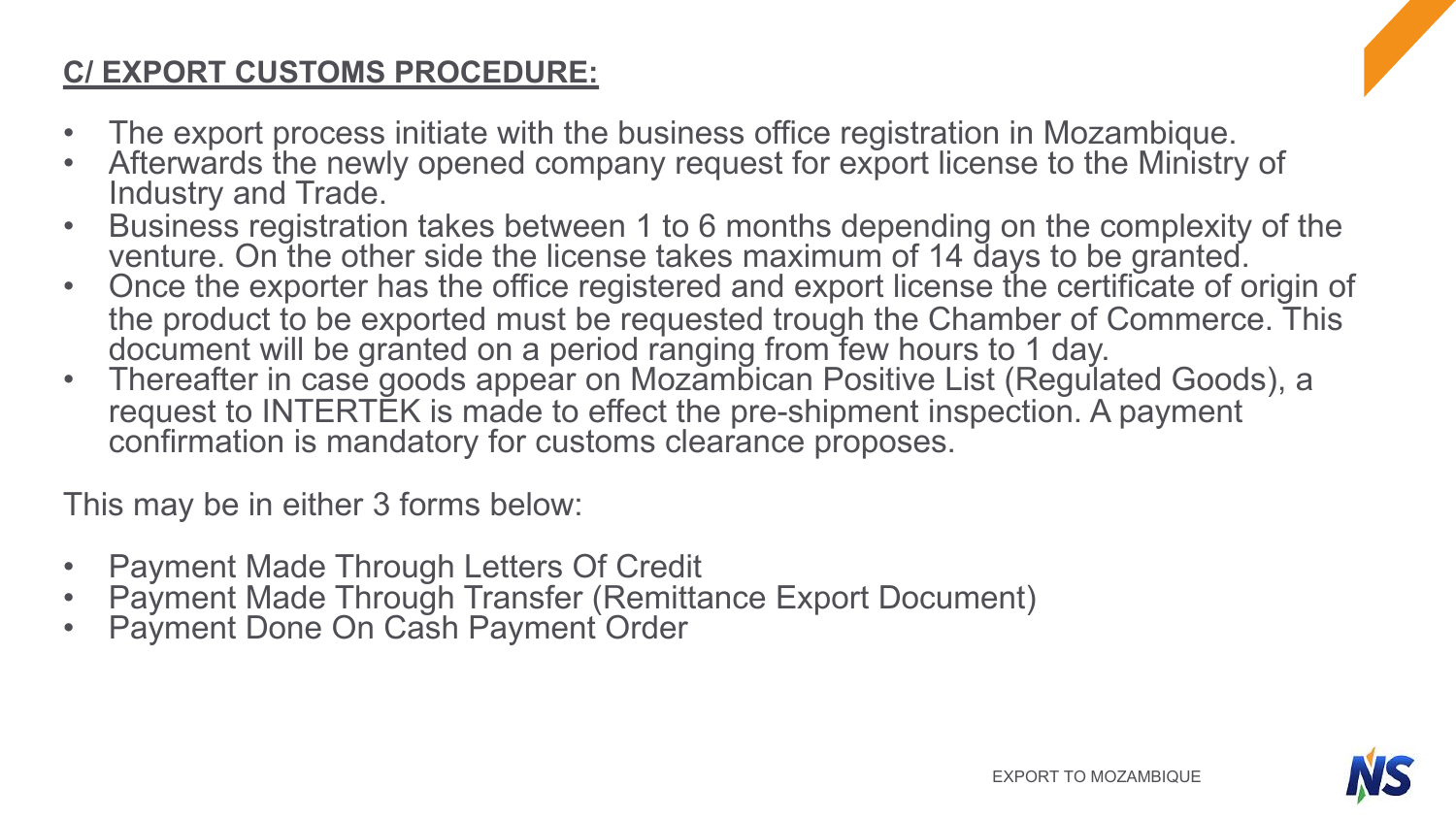# **COMMERCIAL INVOICE**

• **It shall be established, at a minimum, in triplicate and shall contain the usual mentions. It must be written in English.**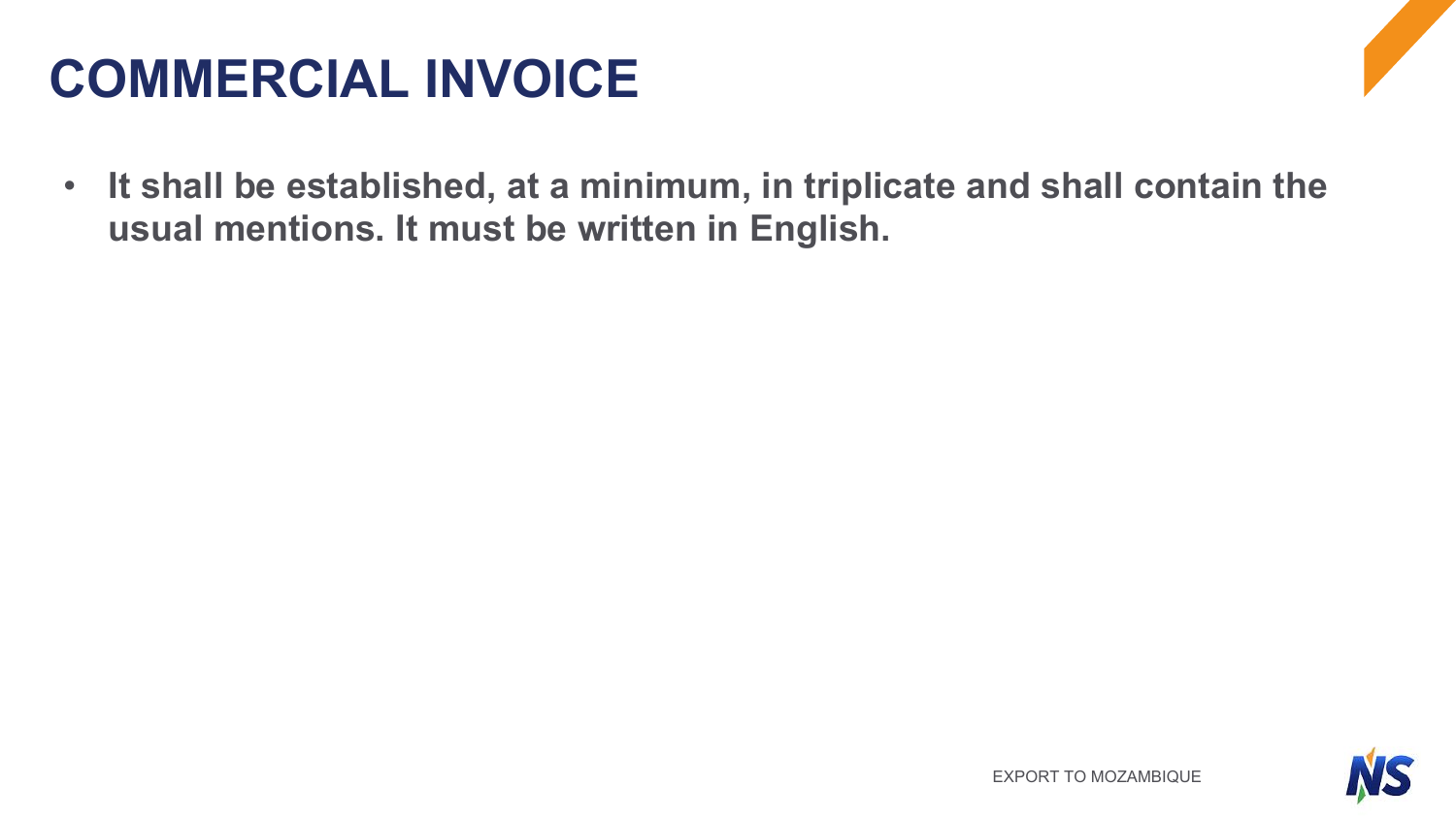

**Although Mozambique does not yet have a preferential customs regime for products originating in the European Union, customs services may require a document EUR. 1 when importing these products and, in particular, ' when they are Incorporated into the manufacture of a local product and reexported to the EU '.**

**Consignments, less than EUR 6 000 or made by an authorised exporter, may result in the establishment of a declaration as for EUR. 1 ' when incorporated into the manufacture of a local product and re-exported to the EU '. It must be drawn up on an invoice, a delivery note or any other commercial document describing the products concerned in a sufficiently detailed manner to be able to identify them.**

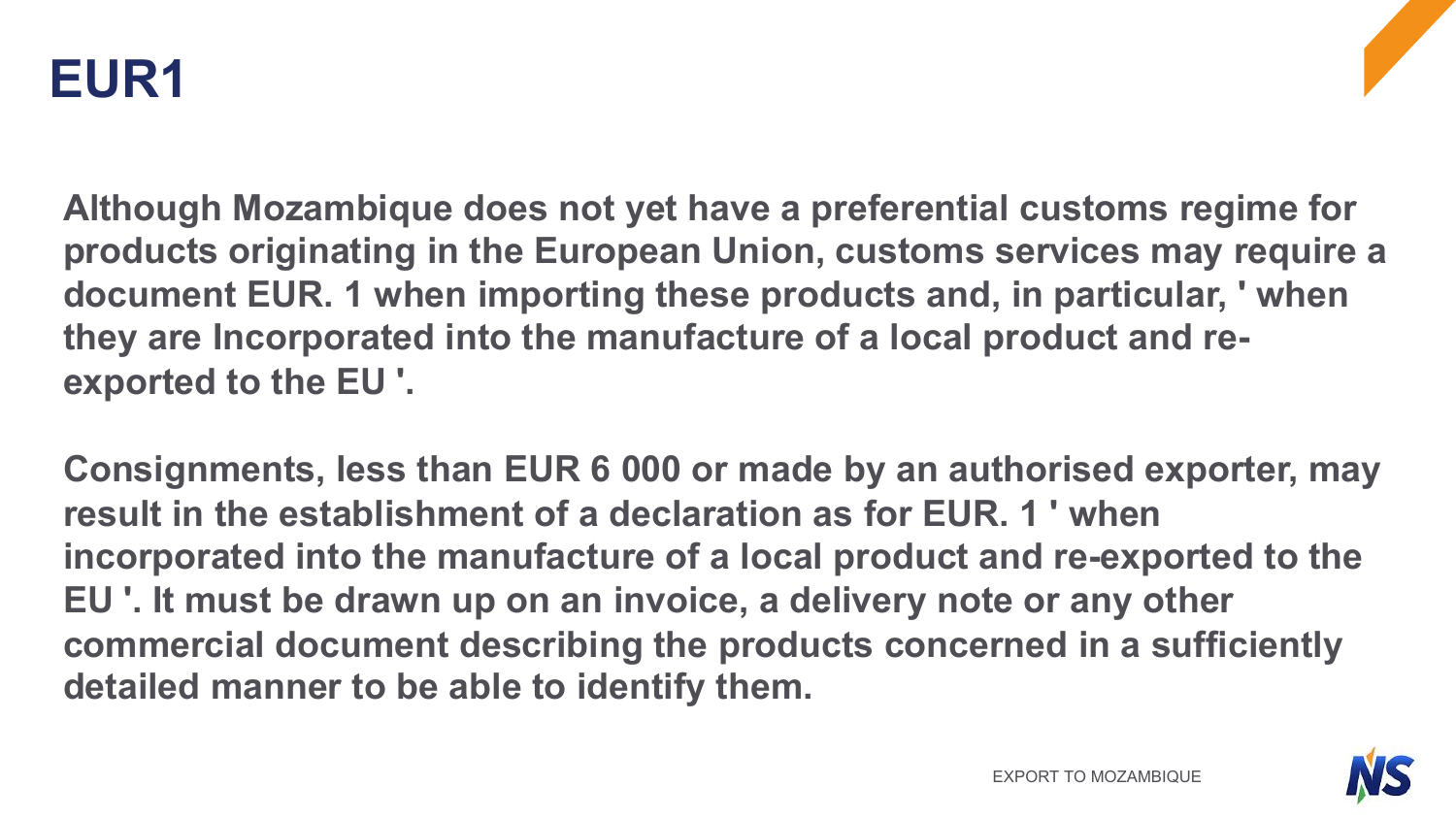# **Certificate of origin**

**At the request of the importer. It must be drawn up on the community form.**

**The certificate of Origin forms are circulated by the specialized printing companies as well as by the chambers of Commerce and industry. The CCI Paris Ile-de-France as well as numerous provincial KICs propose dematerialised certificates: https://www.formalites-export.com/**

**The rules on the issuance and use of certificates of origin are specified in the certificate of Community Origin Document.**

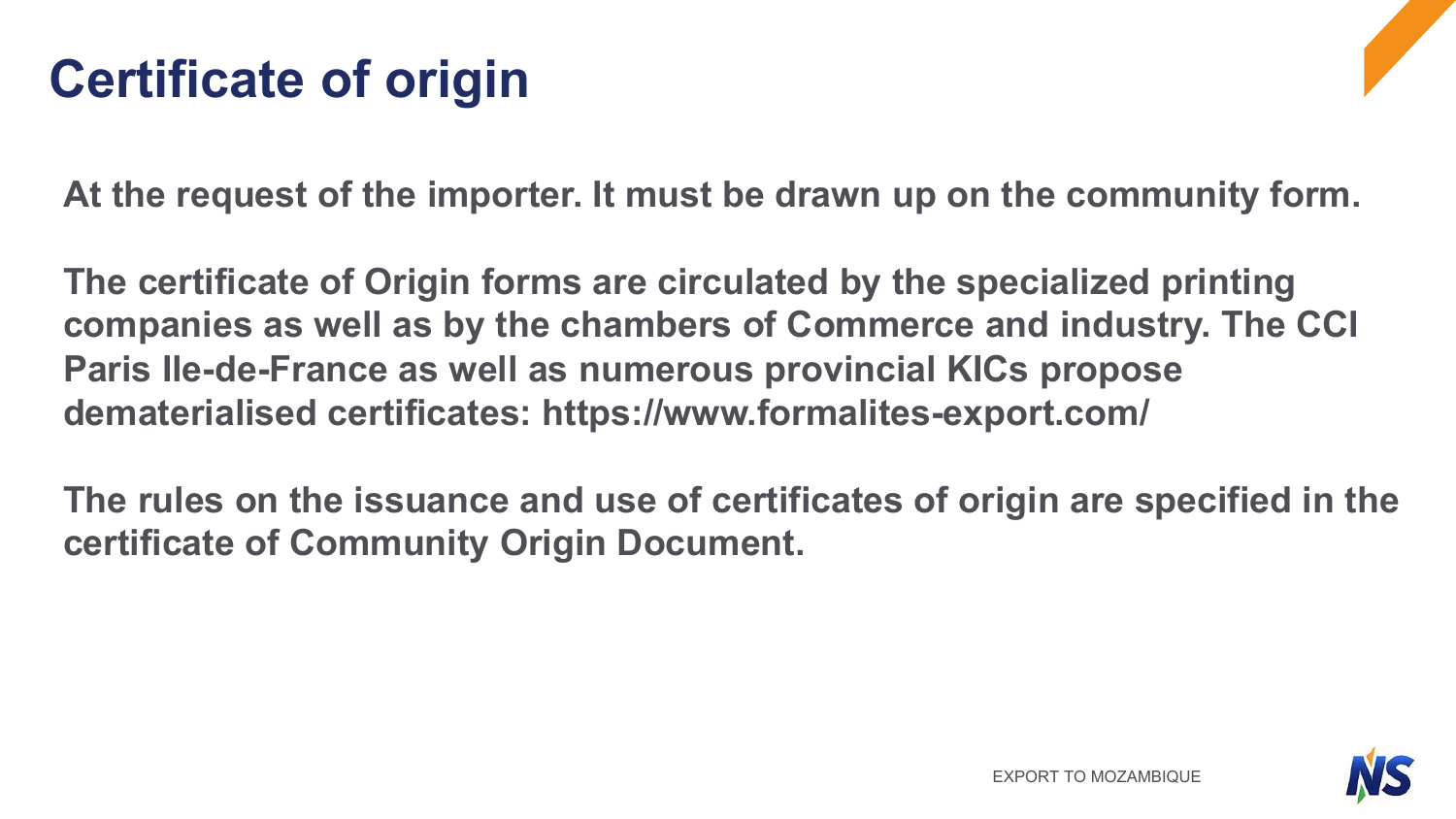• **For fruits, vegetables, seeds and other plants : phytosanitary certificate**



# **Required certificates**

**certificate**

DEPENDING ON THE KIND OF COMMODITY

• **For meat and by-products of animal origin (milk, eggs, meat preparation, etc.) : sanitary** 



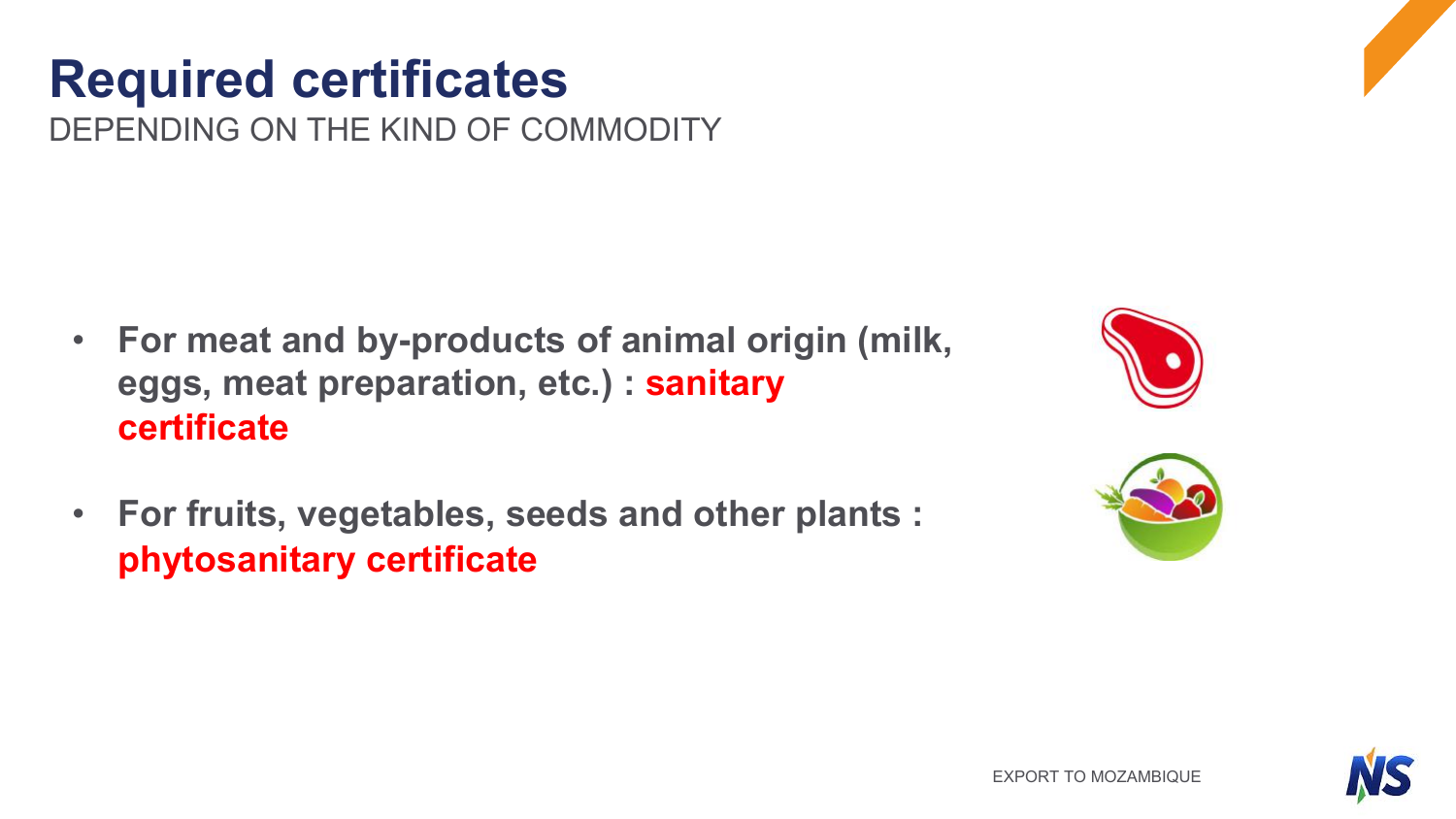# **Transport and packaging**

### **Transportation documents :**

**The main transport documents are the bill of lading, the LTA or AWB air waybill, the international CMR consignment note and the international CIM consignment note.**

# **Packing list :**

**This list summarizes all the exported goods and specifies the volumes, the number of packages, crates, containers as well as the exact quantity of the goods.** 

## **Transport insurance :**

**There is no obligation of local insurance, that is to say of obligation to insure, in Mozambique, the international transport of goods.** 

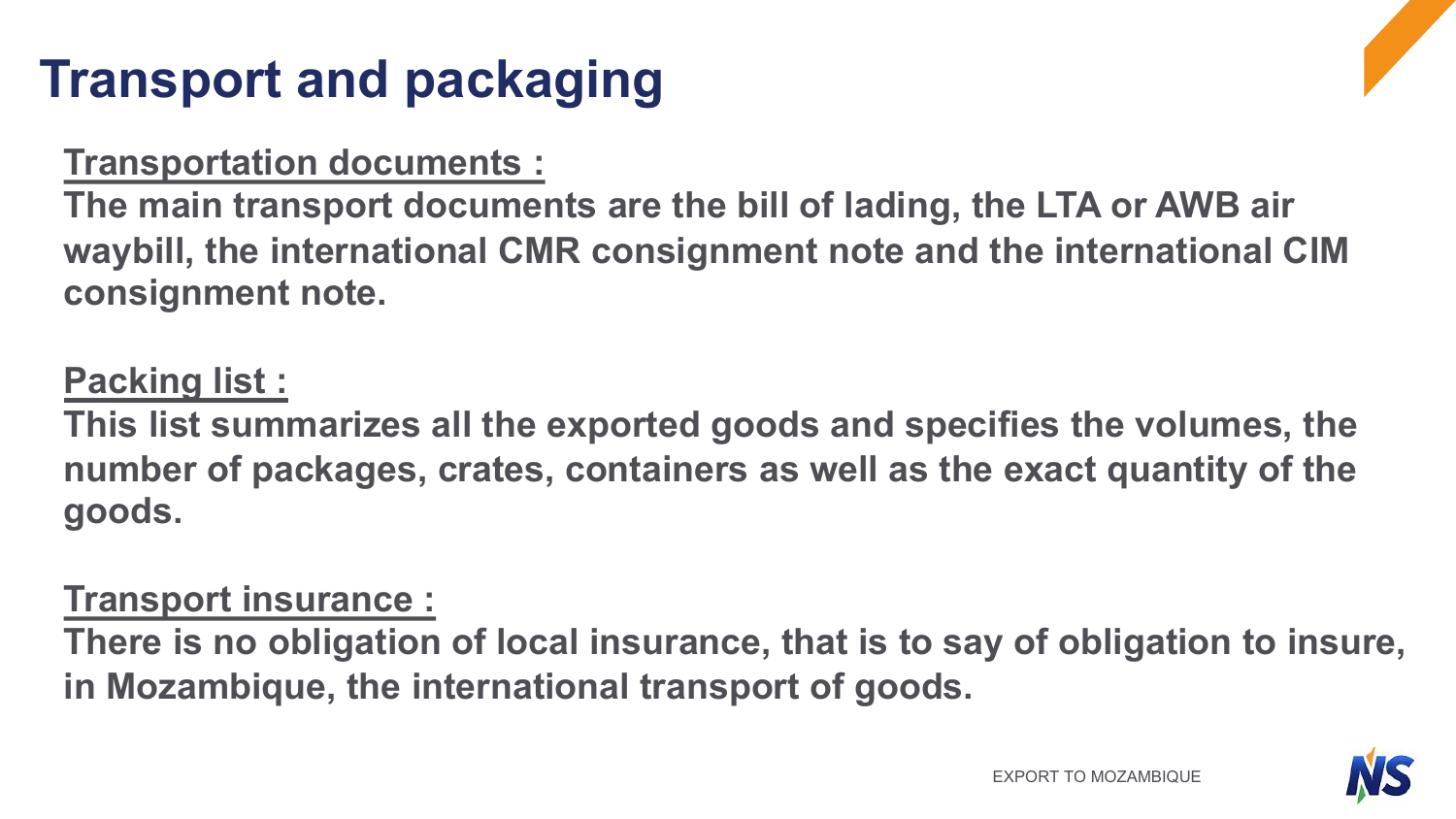# **Commodities Control :**

**For Mozambique, contact Intertek.**

### **Passport Business Visa:**

**The cost of the visa amounts to 40 euros for one entry, 100 euros for multiple entries. The visa is valid for three months. It is payable by cheque or transfer and is issued in two weeks. There are shorter deadlines but in this case the cost of the visa is higher.**

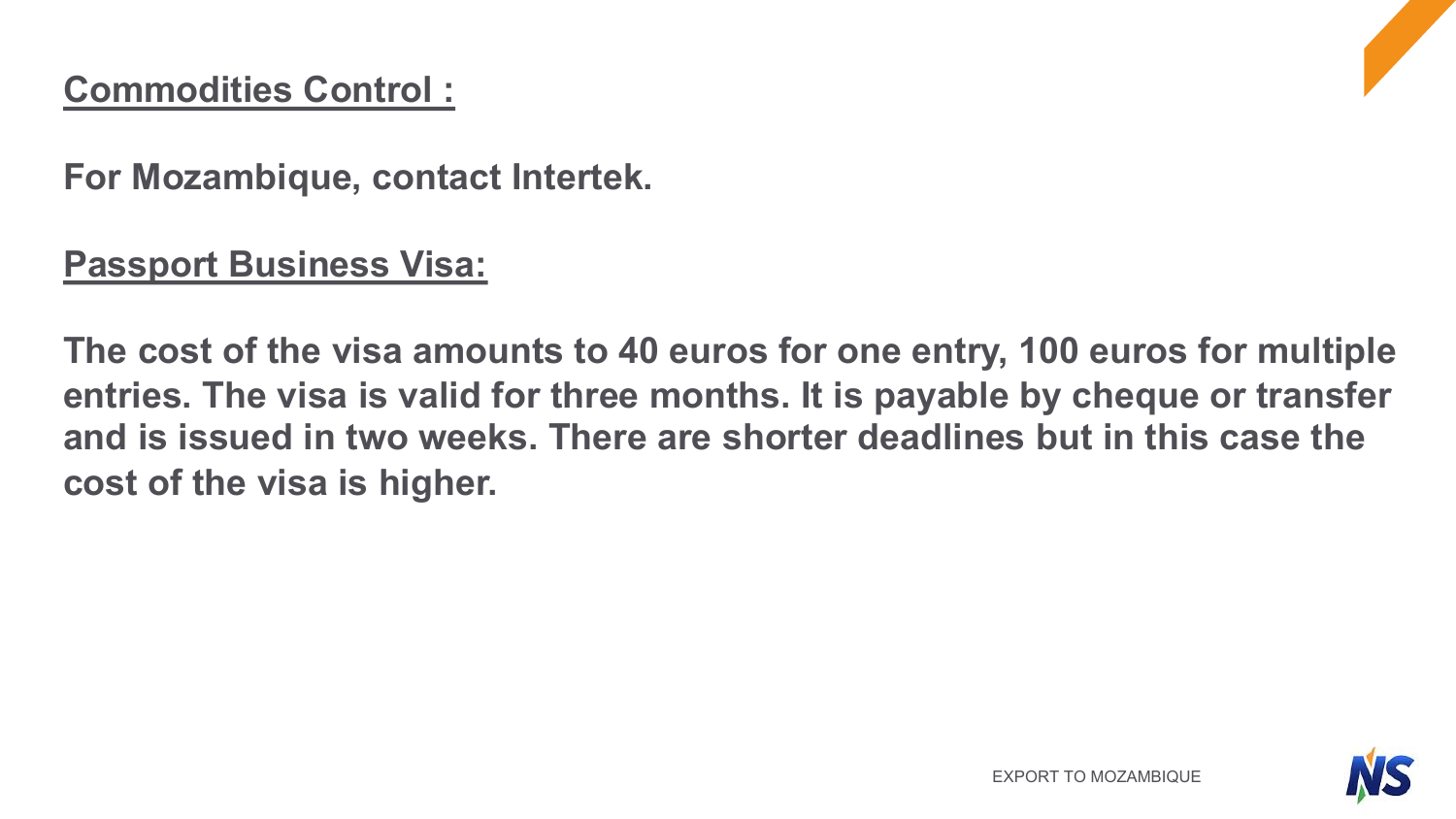# **CORRESPONDANT AGENCIES IN MOZAMBIQUE**

HEADOFFICE LOCATED AT RUA CONSIGLIERI PEDROSO, N.º 350 P.O. BOX 2611, MAPUTO, MOÇAMBIQUE



- **44,632 sqm of warehousing space**
- **152,225 sqm of open yards**
- **600 Permanent staff members**
- **45 Pick ups**
- **5 Vans**
- **3 Staff Bus**
- **1 Truck with crane**
- **40 Trailers**





- **35 Truck tractors**
- **25 Forklifts and super stacker**